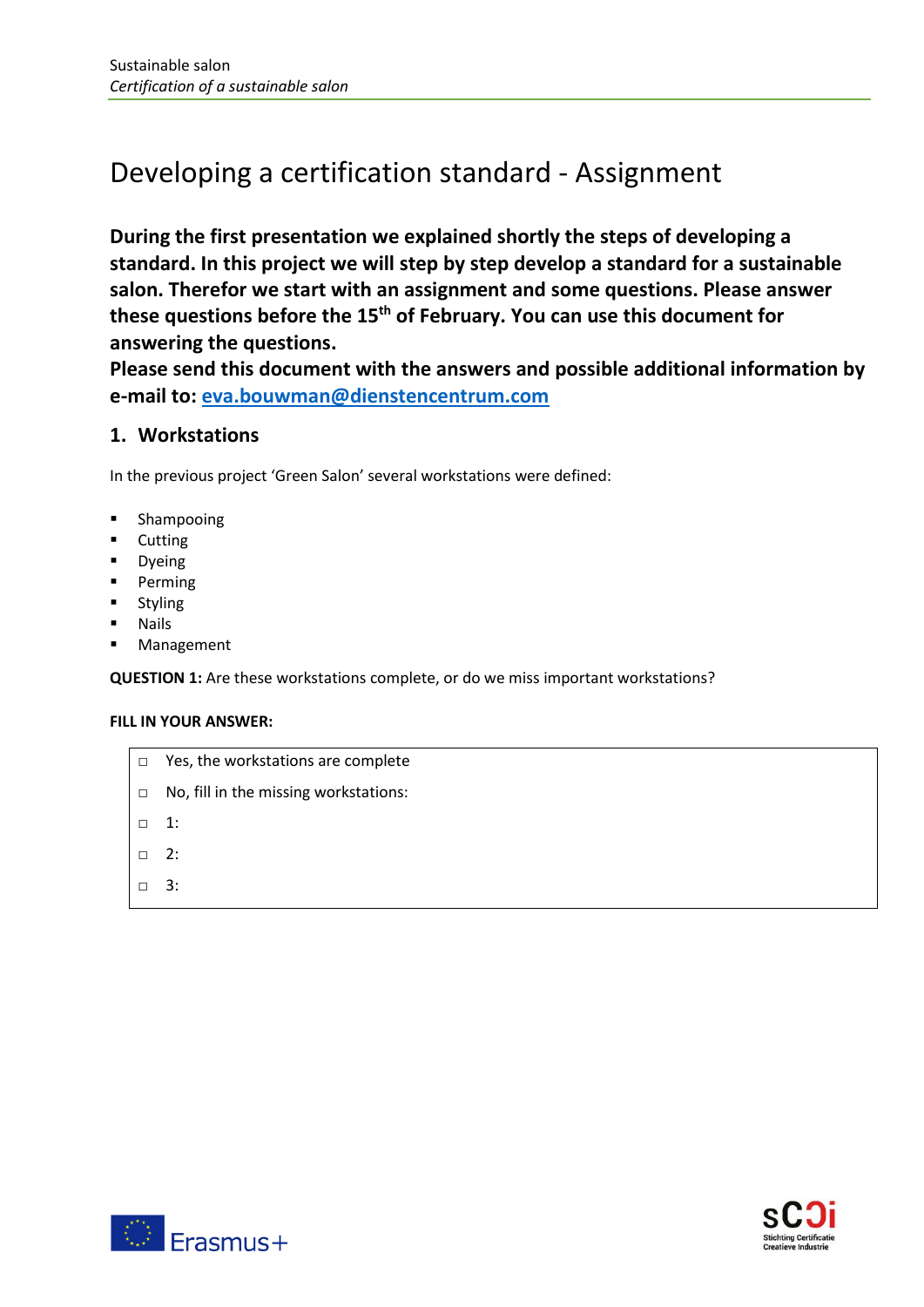## **2. Topics of a sustainable salon**

For the time being, we use the workstations as a starting point. For each workstation it is important to indicate in broad lines which topics are important for the future certification standard.

**QUESTION 2:** Please fill in what in your opinion the main topics are for each workstation and give a short explanation? Don't forget used equipment's in each workstation which uses for example a lot of energy like a hairdryers or warm water for washing.

### **FILL IN YOUR ANSWER:**

| $\Box$ | Shampooing: |
|--------|-------------|
| $\Box$ | Cutting:    |
| $\Box$ | Dyeing:     |
| $\Box$ | Perming:    |
| $\Box$ | Styling:    |
| $\Box$ | Nails:      |
| $\Box$ | Management: |



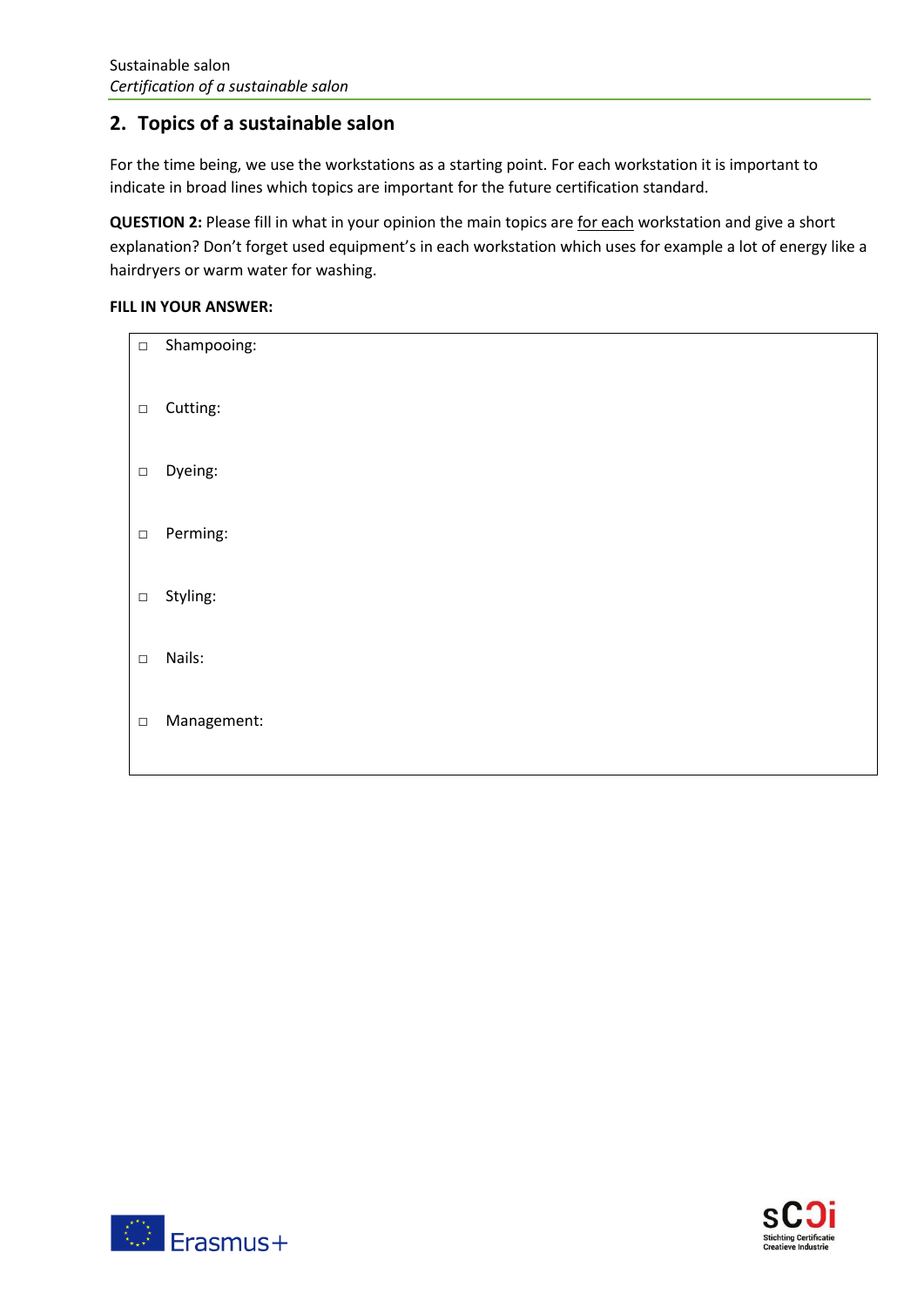## **3. Levels of a standard**

To create a set of criteria which is feasible for salons but also create an ambition for a higher level it is important to set the bar for 'Basic' 'Regular' and 'Plus'.

**QUESTION 3:** Give a short description for the 3 different levels so a salon can recognize itself. For example, salons certified for the regular-level at least meet the local legislation.

#### **FILL IN YOUR ANSWER:**

| $\Box$ | Basic-level:   |
|--------|----------------|
|        |                |
|        |                |
|        |                |
|        |                |
|        |                |
| $\Box$ | Regular-level: |

□ Plus-level:

This assignment will be used for awareness and introduction to certification. For the project we want to know what thoughts the project members have, so we can continue developing the standard based on this knowledge.



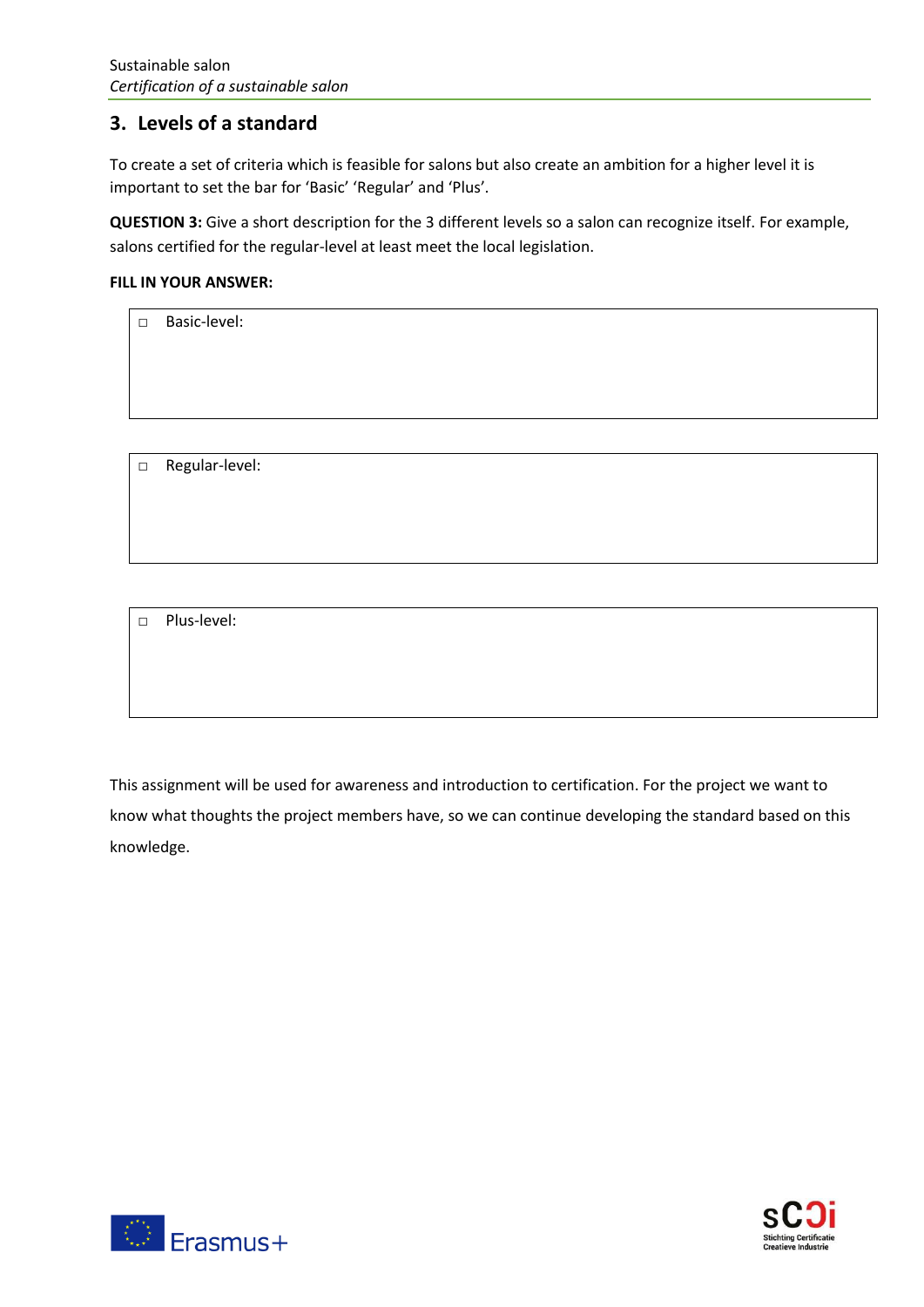



|         | <b>SHAMPOOING</b> | <b>CUTTING</b> | <b>DYEING</b> | <b>PERMS</b> | <b>STYLING</b> | <b>NAILS</b> | <b>MANAGEMENT</b> |
|---------|-------------------|----------------|---------------|--------------|----------------|--------------|-------------------|
| Subject |                   |                |               |              |                |              |                   |
| Basic   |                   |                |               |              |                |              |                   |
| Regular |                   |                |               |              |                |              |                   |
| Plus    |                   |                |               |              |                |              |                   |